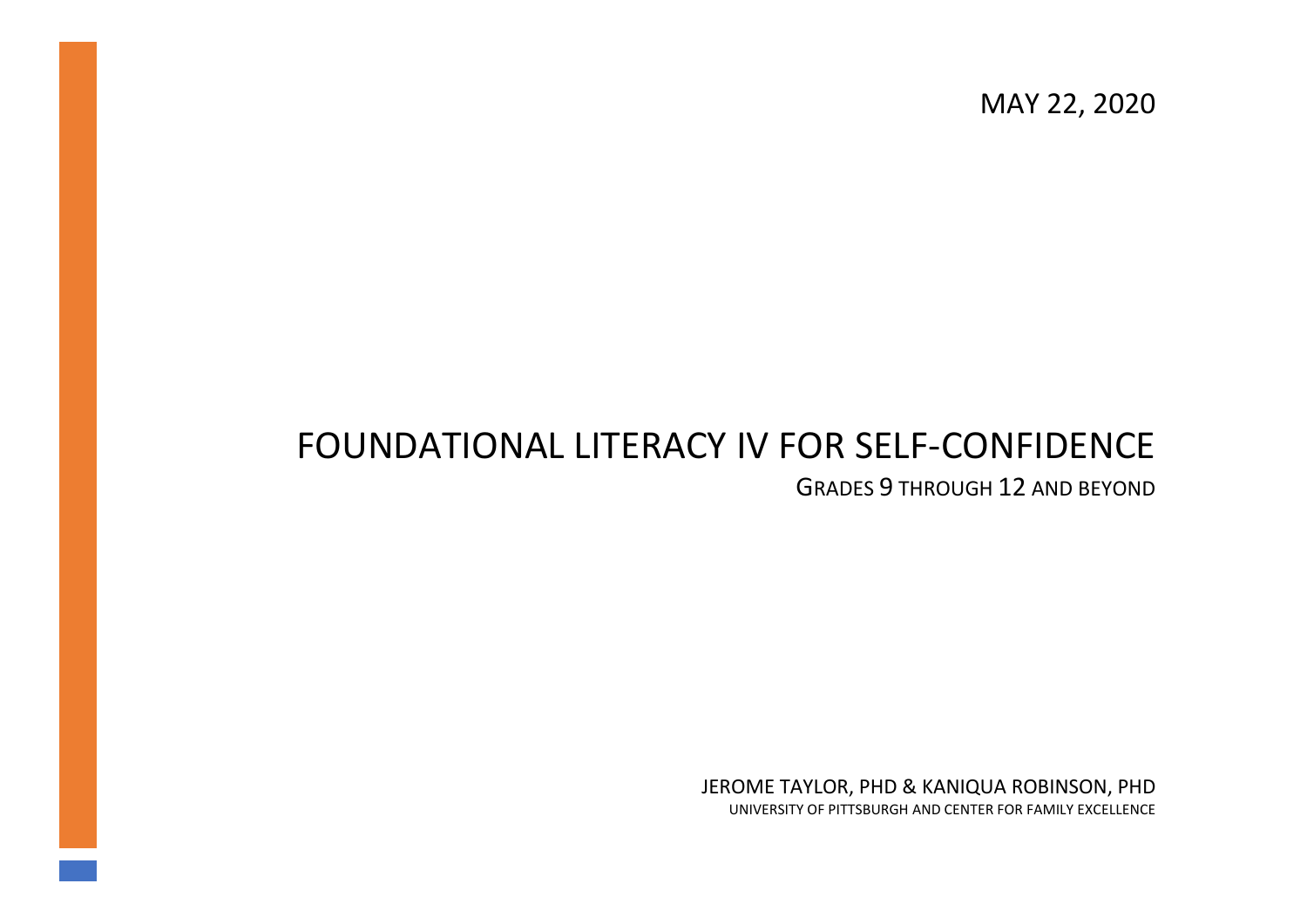*Promoting Axiological and Spiritual Integrations to Increase Academic Achievement*

#### **Self-Confidence (Lesson Plan for Teachers of the Visual and Performing Arts) 1**

- 1. *Positive Expression:* Explores, probes, investigates; attentive, enthusiastic, and engaged when new challenges are introduced; eager to explore new places, meet new people, or examine new ideas, daring in constructive ways; excited and upbeat about living.
- 2. *Negative Expression:* Is inattentive, disengaged, apathetic, unenthusiastic, shy, reclusive, doubtful, uninterested, unsure of oneself, inexpressive; unwilling to try things new and different; unmotivated; daring in destructive ways.

.

#### **Demonstration SC—T1: Pedagogical Strategies and Curriculum Materials to Deepen Students' Valuation of Self-Confidence<sup>2</sup>**

| <b>Four Pedagogical Strategies</b>          | <b>Poetry</b>                             | <b>Proverb</b>                               | <b>lcon</b>                             |
|---------------------------------------------|-------------------------------------------|----------------------------------------------|-----------------------------------------|
|                                             | On the last page, we have included        | No matter how full the river is, it wants to | The Nkyinkyin symbol (pronounced n-     |
| <b>1. Exposure:</b> Instructional           | one poem by Nikki Giovanni and a          | swell further (Congolese proverb). This      | chin-chin) as reproduced on the last    |
| materials are presented and                 | second by Richard Wright.                 | proverb is introduced and discussed in       | page represents one's ability to adapt  |
|                                             |                                           | terms of its intended meaning and            | to change. Two principles are critical: |
| discussed to $(a)$ assure deep              | In Nikki Giovanni's Paula the cat,        | implications for individuals and             |                                         |
| understanding of the value Self-            | students discuss Paula's view of          | community. Discuss the main                  | <b>Awareness that things have</b>       |
| Confident and (b) explore                   | herself as an undistinguished             | implication of this proverb: No matter       | changed,                                |
| <i>implications of this value for their</i> | feline—neither thin nor fat. But          | how much you know, it's never enough!        | Willingness to try different ways       |
| school, peers, neighborhoods and            | something happens inside Paula:           | Why would our African ancestors say          | to manage change.                       |
|                                             | now I've the urge for my spirit to        | such a thing? What would you say about       |                                         |
| <i>themselves.</i>                          | surge and I shall go off to sea. Students | a people able to make such an important      | The Nkyinkyin symbol comes from         |

<sup>&</sup>lt;sup>1</sup> We have hypothesized that high levels of Self-Confidence orientation will have positive consequences for spiritual integration, promoting a sense of hope, vital connection to community, and openness to selfdiscovery and transformation. Also we have hypothesized that high levels of Self-Confidence enhance aspects of cultural integration—intellectual competence, emotional resilience, adaptive athleticism, and artistic sensibility. The promotion of spiritual and cultural integrations we expect will have salutary implications for academic readiness and excellence across the basic disciplines of reading, math, and science. Intended for use with classroom teachers or teacher surrogates in after-school or summer enrichment programs for middle and secondary school children. With adaptation these materials can also be used with elementary school children.

 $2$  The goal of this lesson is to present a culturally grounded case that intellectual competence is indigenous to our African experience. As such it is intended to counter the common perception among black students that curiosity about academic disciplines is a 'white thing'—a perception that is now known to undermine academic achievement and contribute to the achievement gap between black and white students. Previously we have referred to this combination of pedagogical strategies and curriculum materials as 'cultural imaging' (Taylor, 2002). Our overall plan is to integrate this initiative with complementary strategies that accelerate student achievement in reading, math, and science. Our overall plan is to integrate this initiative with complementary strategies that accelerate student achievement in reading, math, and science. This is a Level IV application of the Committee of Common Causation. Hosted by the Department of Africana Studies, this is an interdisciplinary and interinstitutional organization committed to (a) understanding the role of spiritual, cultural, and axiological factors in mental, social, and physical health outcomes and disparities and (b) designing and evaluating program and policy models that reduce mental, physical, and social health disparities by promoting culturally, spiritually, and axiologically integrative ways of being.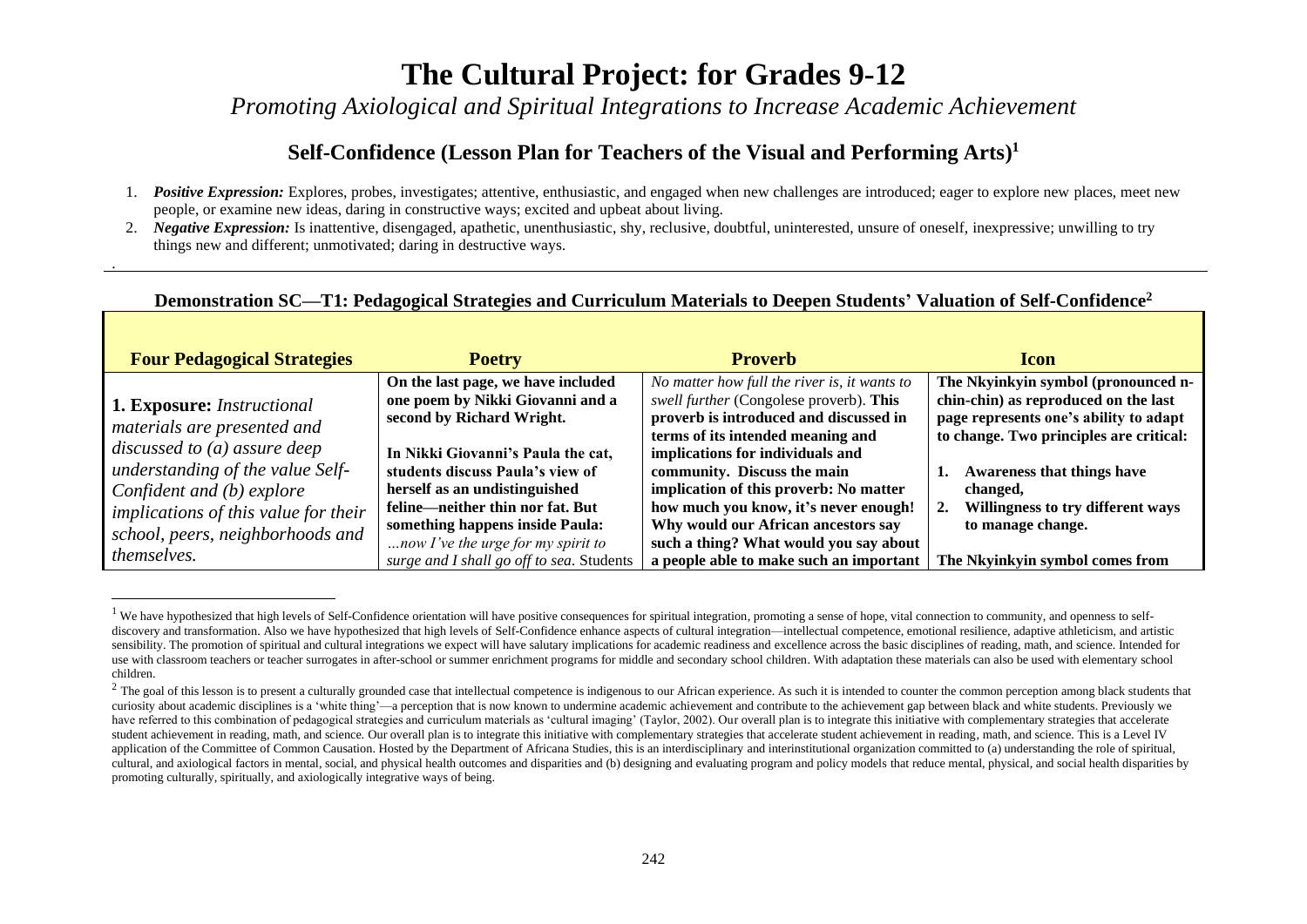*Promoting Axiological and Spiritual Integrations to Increase Academic Achievement*

| <b>Four Pedagogical Strategies</b> | <b>Poetry</b>                             | <b>Proverb</b>                               | <b>Icon</b>                                                  |
|------------------------------------|-------------------------------------------|----------------------------------------------|--------------------------------------------------------------|
|                                    | contribute and discuss ideas on why       | statement from the observation of            | Ghana. Who knows where Ghana is?                             |
|                                    | and how Paula got 'the urge'. Was it      | rivers?                                      | What connection do we have with                              |
|                                    | something inside Paula? Something or      |                                              | Ghana?                                                       |
|                                    | someone outside Paula? And what does      | Let's talk about some 'rivers' in your life. | You will notice from the Nkyinkyin                           |
|                                    | Paula mean by going 'off to sea'? Then    | Is there a math 'river'? A reading 'river'?  | symbol that twists and turns characterize                    |
|                                    | students should then be ready to          | And what does this proverb say about your    | the natural flow of life. Knowing when it                    |
|                                    | discuss questions of importance for       | math 'river'? Your reading 'river'? Will     | twists (awareness) and adapting to these                     |
|                                    | themselves and their communities:         | filling these 'rivers' make it possible for  | twists (managing) are important in                           |
|                                    | What's your urge in life? Where are       | you to go to college? To get a good job?     | successful living.                                           |
|                                    | you going 'off to sea'? What about        | Who do you know lives like they believe      |                                                              |
|                                    | people in your community: What's the      | this proverb No matter how full the river    | Help students identify twists in math                        |
|                                    | urge of neighbors in your community?      | is, it wants to swell further? 'What are     | instruction. Then in reading instruction.                    |
|                                    | Where are they going 'off to sea'? Or     | they like? Do you know anyone whose          | Then help them examine various ways of                       |
|                                    | are they?                                 | lives don't reflect this proverb? What are   | managing these twists—being alert                            |
|                                    |                                           | they like? How would you describe the        | during class instruction, completing seat                    |
|                                    | Richard Wright's poem identifies          | difference between those who live this       | and homework assignments, raising                            |
|                                    | what's required once one embraces the     | proverb and those who do not?                | questions, consulting with teachers,                         |
|                                    | 'urge' to go 'go off to sea':             | If students in your school believed this     | going to the public library, seeking<br>tutoring, and so on. |
|                                    | Dedicated attention to detail,            | proverb No matter how full the river is, it  |                                                              |
|                                    | 2.<br>Openness to seeing things familiar  | wants to swell further, what would your      | How can the principle of Nkyinkyin help                      |
|                                    | in new ways, and                          | school be like? What your neighborhood       | you when you encounter a twist in a                          |
|                                    | Expectation that looking hard<br>3.       | be like if everyone lived this proverb? If   | math lesson or assignment? In a reading                      |
|                                    | enough long enough leads to deep          | you yourself lived this proverb, what        | lesson or assignment?                                        |
|                                    | discovery.                                | would your future be like?                   |                                                              |
|                                    |                                           |                                              | Who agrees with Robbie's answer?                             |
|                                    | In verses $1, 2, 3$ , and $5$ of Wright's | In what ways might living this proverb       | Why? Let me see the hands of students                        |
|                                    | Haiku, have students identify the poet's  | improve your neighborhood or                 | who would like to wear the Nkyinkyin                         |
|                                    | attention to detail. In verses 2 and 3    | community?                                   | symbol?. Is there someone in your family                     |
|                                    | invite students to identify the poet's    |                                              | you'd like to share this symbol with?                        |
|                                    | openness to seeing things familiar in     | Who agrees with Robbie's answer? Why?        | Will your promise to do it this week?                        |
|                                    | new ways. And in verse 4 explore the      | Is there someone in your family you'd like   | Discuss it with this person this week?                       |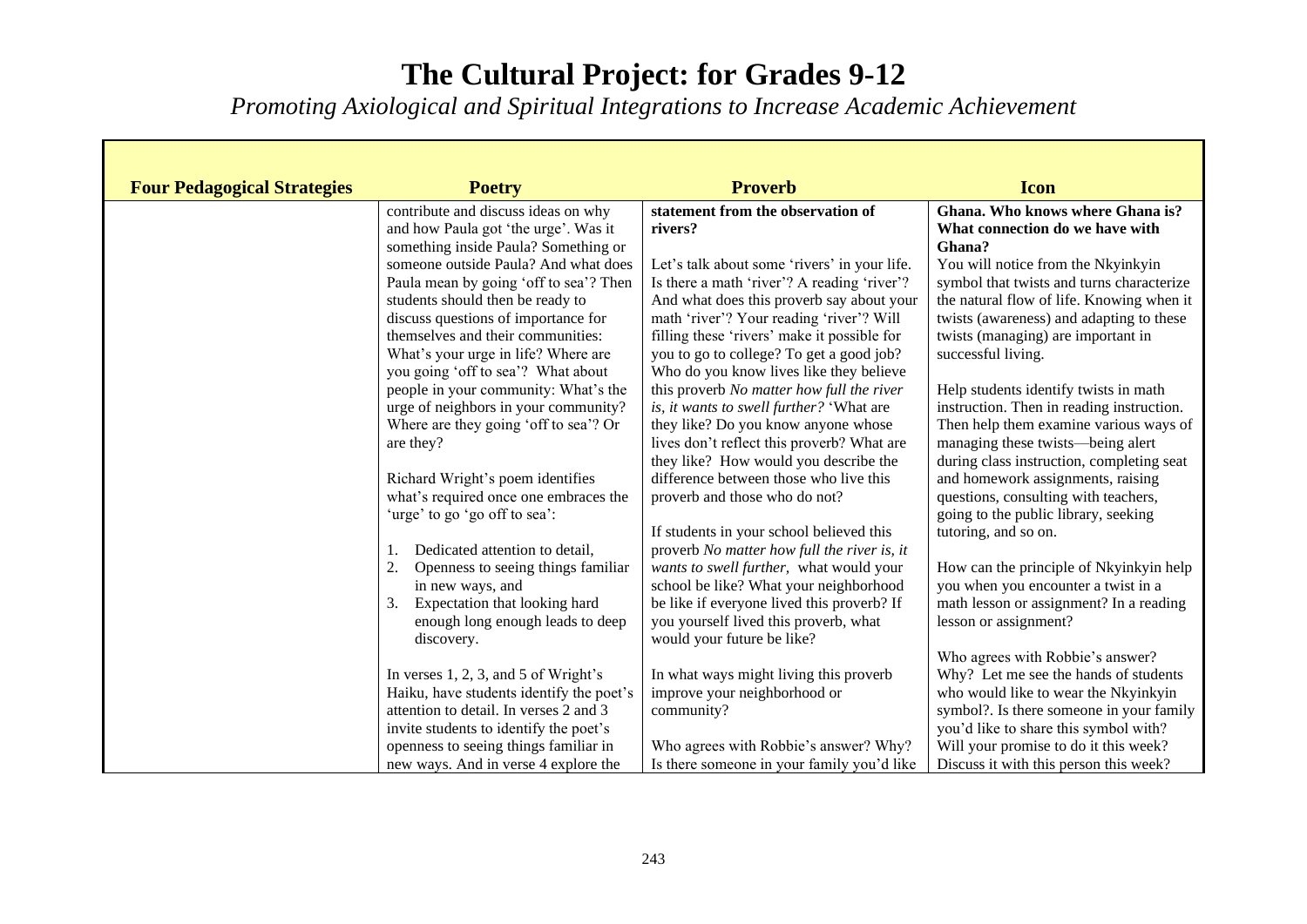*Promoting Axiological and Spiritual Integrations to Increase Academic Achievement*

| <b>Four Pedagogical Strategies</b> | <b>Poetry</b>                                                                                                                                                                                                                                                                                                                                                                                                                                                                                                                                                                                                                                                        | <b>Proverb</b>                                                                                                                                                                               | <b>Icon</b>                                                                                                               |
|------------------------------------|----------------------------------------------------------------------------------------------------------------------------------------------------------------------------------------------------------------------------------------------------------------------------------------------------------------------------------------------------------------------------------------------------------------------------------------------------------------------------------------------------------------------------------------------------------------------------------------------------------------------------------------------------------------------|----------------------------------------------------------------------------------------------------------------------------------------------------------------------------------------------|---------------------------------------------------------------------------------------------------------------------------|
|                                    | last implication—expectation that<br>looking hard enough long enough leads<br>to deep discovery. Here students will<br>first need to understand the word<br><i>reactionary</i> as someone or in this<br>instance something resistant to change.<br>Then they need to understand the many<br>ways the pumpkin was used in<br>traditions observed by American<br>Indians, American Colonists, and Irish<br>Immigrants. Across these traditions the<br>pumpkin stayed the same! This, then, is<br>the pay-off-deep discovery follows<br>deep reflection.<br>Lead students in a discussion of how<br>principal 1 promotes achievement in<br>reading. How does it promote | to share this proverb with? Will you<br>promise do it this week? Will you discuss<br>it with this person this week? Will you<br>promise to share with the group how this<br>discussion went? | Will you promise to share how it went<br>next week? Will you promise to share<br>with the group how this discussion went? |
|                                    | achievement in math?<br>Lead students in discussion of how<br>principal 2 promotes achievement in<br>reading. How does it promote<br>achievement in math?<br>Lead students in discussion of how<br>principal 3 promotes achievement in<br>reading. How does it promote<br>achievement in math?<br>If students in your school understood<br>the meaning of principles 1-3? What                                                                                                                                                                                                                                                                                       |                                                                                                                                                                                              |                                                                                                                           |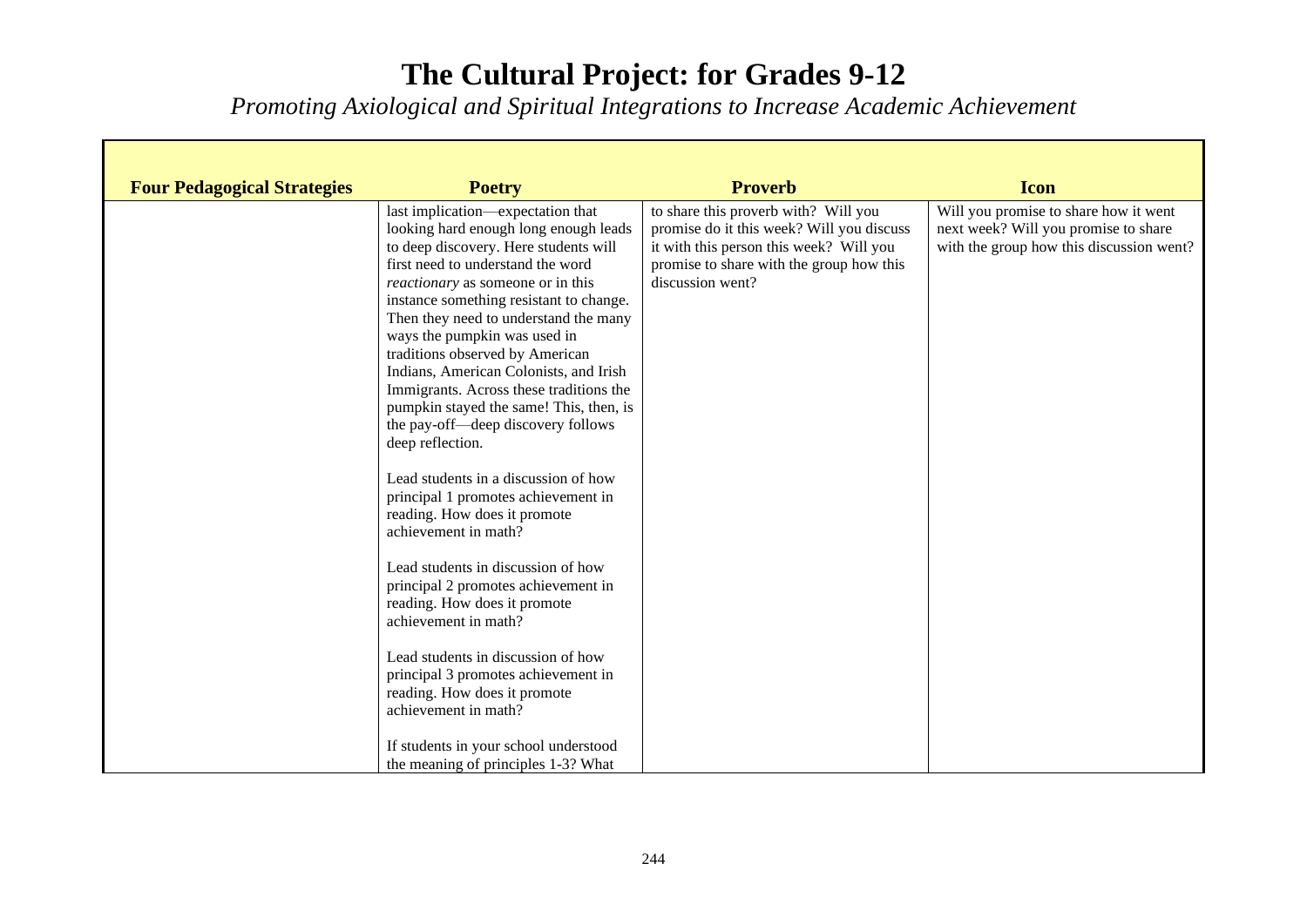*Promoting Axiological and Spiritual Integrations to Increase Academic Achievement*

÷.

Г

| <b>Four Pedagogical Strategies</b>                                                                                                                                                                                                                                                                                      | <b>Poetry</b>                                                                                                                                                                                                                                                                                                                                                                                                                                                                  | <b>Proverb</b>                                                                                                                                                                          | <b>Icon</b>                                                                                                                                                                                    |
|-------------------------------------------------------------------------------------------------------------------------------------------------------------------------------------------------------------------------------------------------------------------------------------------------------------------------|--------------------------------------------------------------------------------------------------------------------------------------------------------------------------------------------------------------------------------------------------------------------------------------------------------------------------------------------------------------------------------------------------------------------------------------------------------------------------------|-----------------------------------------------------------------------------------------------------------------------------------------------------------------------------------------|------------------------------------------------------------------------------------------------------------------------------------------------------------------------------------------------|
|                                                                                                                                                                                                                                                                                                                         | might your school be like? If people<br>where you know lived principles 1-3,<br>what would they be like? If you lived<br>principles 1-3, what might life be like<br>for you?                                                                                                                                                                                                                                                                                                   |                                                                                                                                                                                         |                                                                                                                                                                                                |
|                                                                                                                                                                                                                                                                                                                         | Who agrees with Robbie's answer?<br>Why? Is there someone in your family<br>you'd like to share this poem with?                                                                                                                                                                                                                                                                                                                                                                |                                                                                                                                                                                         |                                                                                                                                                                                                |
| 2. Engagement: Helping students<br>to $(a)$ lay personal claim to the<br>value Self-Persistence through<br>creative thinking and production<br>and $(b)$ lay communal claim to the<br>value learning orientation by<br>interviewing neighbors, relatives,<br>or acquaintances whose lives<br>exemplify Self-Confidence? | Students conceptualize, design, and<br>complete three products—visual,<br>creative, and performance—that<br>express their interpretation of Self-<br>Confidence. We encourage the writing<br>of skits, poems, raps, short story,<br>creative drama, or traditional or<br>contemporary dance performances-<br>each target to express their<br>understanding of the value Self-<br>Confidence.<br>Students describe the content of each<br>other's production, keep a journal of | Proverb is integrated into each production.<br>In particular students are challenged to<br>probe relationships between their chosen<br>productions and themes reflected in the<br>poem. | Nkyinkyin symbol is integrated into each<br>production. This can serve as<br>background or foreground, but students<br>are challenged to integrate this symbol in<br>their chosen productions. |
|                                                                                                                                                                                                                                                                                                                         | each student's production (name and<br>description), and work on creating<br>descriptive props for the display of the<br>group's productions.<br>Students identify persons in their<br>community who exemplify high levels<br>of Self-Confidence. These interviews                                                                                                                                                                                                             |                                                                                                                                                                                         |                                                                                                                                                                                                |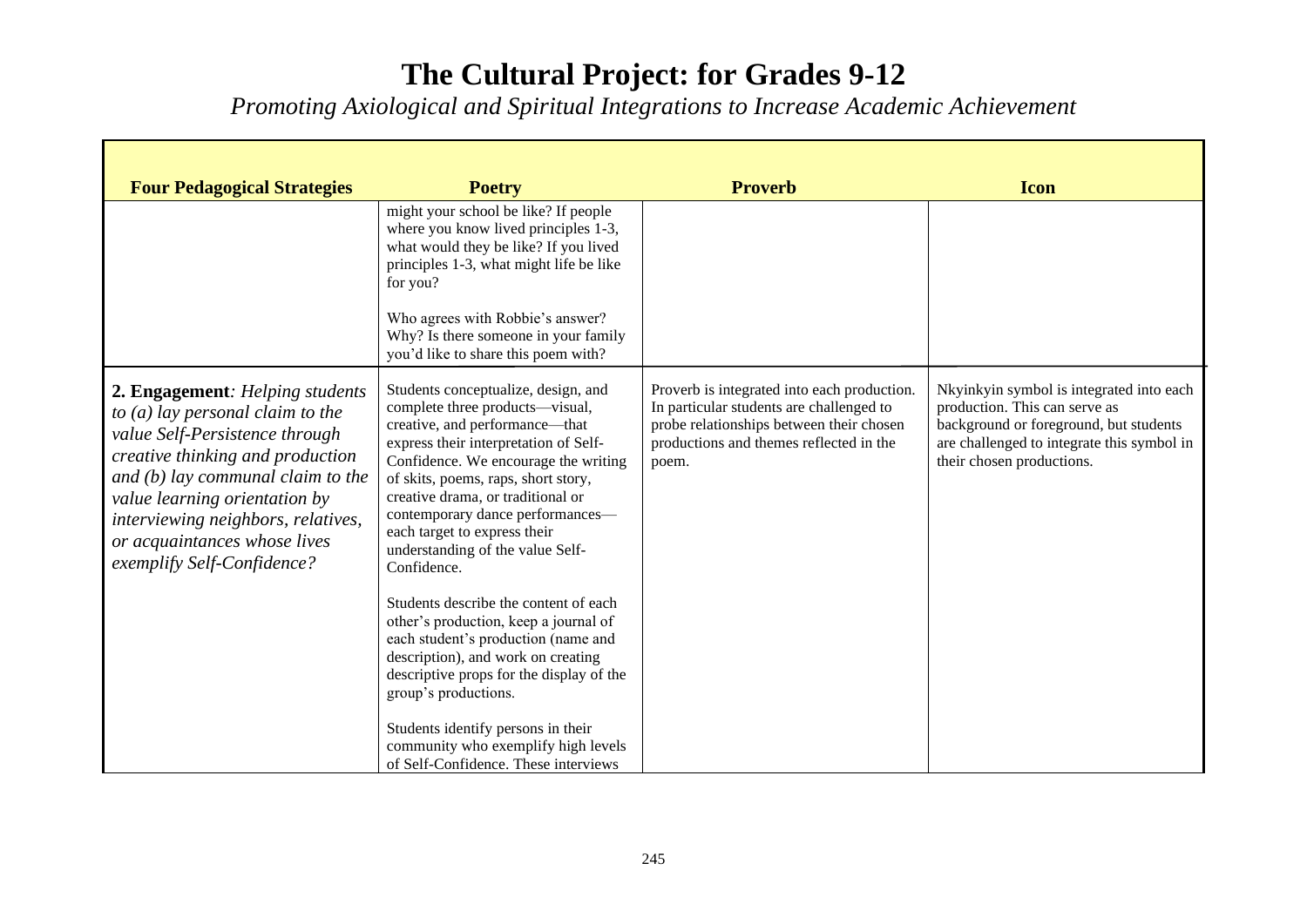*Promoting Axiological and Spiritual Integrations to Increase Academic Achievement*

Г

| <b>Four Pedagogical Strategies</b>                                                                                                                                                                                                                                                                                                                                                                                                                                                                                                                                                                                                                                          | <b>Poetry</b>                                                                                                                                                                                                                                                                                                                                                                                                                                                                                                                                                                                                                                                                                                                                                                                                                                                                                                                                | <b>Proverb</b>                                                                                                                                                    | <b>Icon</b>                                                                                                                                                                                                                          |
|-----------------------------------------------------------------------------------------------------------------------------------------------------------------------------------------------------------------------------------------------------------------------------------------------------------------------------------------------------------------------------------------------------------------------------------------------------------------------------------------------------------------------------------------------------------------------------------------------------------------------------------------------------------------------------|----------------------------------------------------------------------------------------------------------------------------------------------------------------------------------------------------------------------------------------------------------------------------------------------------------------------------------------------------------------------------------------------------------------------------------------------------------------------------------------------------------------------------------------------------------------------------------------------------------------------------------------------------------------------------------------------------------------------------------------------------------------------------------------------------------------------------------------------------------------------------------------------------------------------------------------------|-------------------------------------------------------------------------------------------------------------------------------------------------------------------|--------------------------------------------------------------------------------------------------------------------------------------------------------------------------------------------------------------------------------------|
|                                                                                                                                                                                                                                                                                                                                                                                                                                                                                                                                                                                                                                                                             | are conducted by students who<br>collectively identify interesting<br>questions to ask. Their reports are<br>written and shared with classmates and<br>classroom teacher or teacher surrogate.                                                                                                                                                                                                                                                                                                                                                                                                                                                                                                                                                                                                                                                                                                                                               |                                                                                                                                                                   |                                                                                                                                                                                                                                      |
| <b>3. Embracement:</b> Since teaching<br>is the best way of learning and<br>learning is best supported by<br>encouragement from significant<br>others, students are helped to $(a)$<br>create an art gallery of their<br>productions that illustrate the<br>value Self-Confidence and (b)<br>train students as docents to<br>introduce the value Self-<br>Confidence in their productions to<br>significant others who are invited<br>to tour their art gallery, and $(c)$<br>take their art gallery on tour to<br>experience broad communal<br>support of the value Self-<br>Confidence by people of the<br>neighborhood as well as by<br>people from our historical past. | Students prepare an art gallery display<br>of their productions with props.<br>Student docents will host the event to<br>which parents, relatives, neighbors, and<br>community leaders are invited.<br>Students develop the script of what to<br>direct attention to, how to introduce the<br>materials in ways that pique the interest<br>and understanding of guests, and how<br>to interpret the production as an<br>expression of Self-Confidence. They<br>also are encouraged to include<br>interview materials with pictures of<br>local exemplars of Self-Confidence.<br>A roster of persons touring the gallery<br>will be maintained. Following the<br>exhibition, names of all persons<br>attending will be made available to all<br>participating students who will be<br>supplied with magnets that used to post<br>this list of community supporters on<br>their refrigerator door.<br>Finally, students request cooperation of | Proverb is integrated part of each<br>production or it may be used as a separate<br>introductory display which is introduced<br>and explained by student docents. | Nkyinkyin symbol is an integral part of<br>each production or it may be featured as<br>a separate introductory display that is<br>introduced by student docents who point<br>out its significance in relation to each<br>production. |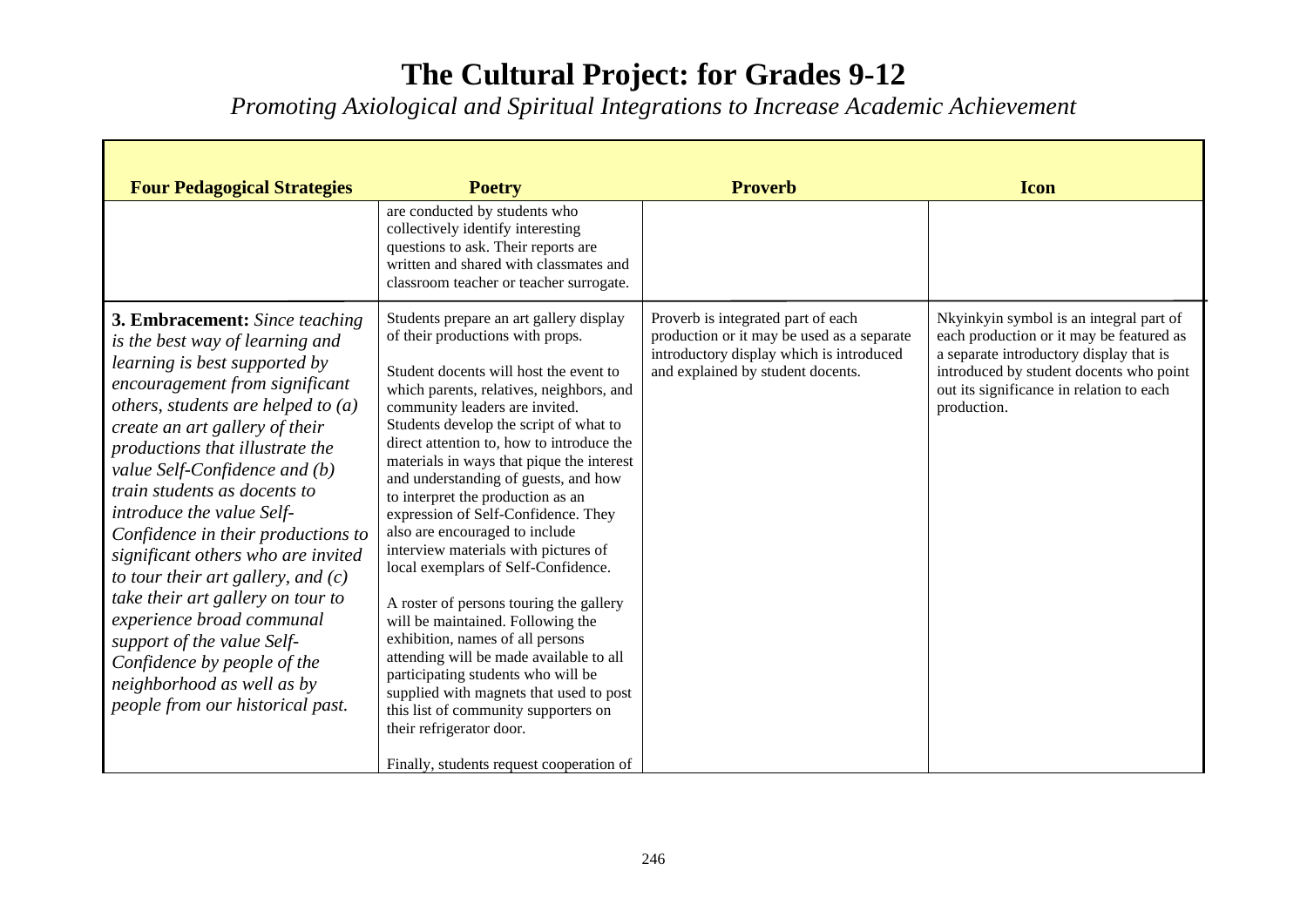*Promoting Axiological and Spiritual Integrations to Increase Academic Achievement*

÷.

Г

| <b>Four Pedagogical Strategies</b>                                                                                                                                                                 | <b>Poetry</b>                                                                                                                                                                                                                                                                                                                                                                                                                                                                                                                                                                                                                                                                                                      | <b>Proverb</b> | <b>Icon</b>                                                                                                            |
|----------------------------------------------------------------------------------------------------------------------------------------------------------------------------------------------------|--------------------------------------------------------------------------------------------------------------------------------------------------------------------------------------------------------------------------------------------------------------------------------------------------------------------------------------------------------------------------------------------------------------------------------------------------------------------------------------------------------------------------------------------------------------------------------------------------------------------------------------------------------------------------------------------------------------------|----------------|------------------------------------------------------------------------------------------------------------------------|
|                                                                                                                                                                                                    | area churches and human service<br>organizations who are asked to sponsor<br>display of their artistic productions for<br>their constituencies. Student docents<br>are available for hosting; previous-ly<br>developed introductory and interpre-<br>tive scripts will be used here as well.                                                                                                                                                                                                                                                                                                                                                                                                                       |                |                                                                                                                        |
| 4. Embodiment: Moving<br>students from seeing to being-<br>from seeing Self-Confidence in<br>new light to being exemplary role<br>models of Self-Confidence at<br>school, at home, and with peers. | We identify the family, school, and<br>peers as primary socializing<br>environments for students. The purpose<br>of embodiment is to help students<br>imagine how Self-Confidence can be<br>implemented in each of these<br>environments. Our intent here is to<br>move students from passive to active<br>participants in these socializing<br>environments and to enable and<br>encourage student initiative and<br>leadership in these environments.<br>At home, what behaviors can you<br>change to show more Self-Confidence?<br>At school, what behaviors can you<br>change to show more Self-Confidence?<br>With friends, what behaviors can you<br>change to inspire them to show more<br>Self-Confidence? |                | Students are asked here and subsequently<br>how they plan to integrate the Nkyinkyin<br>symbol into their productions. |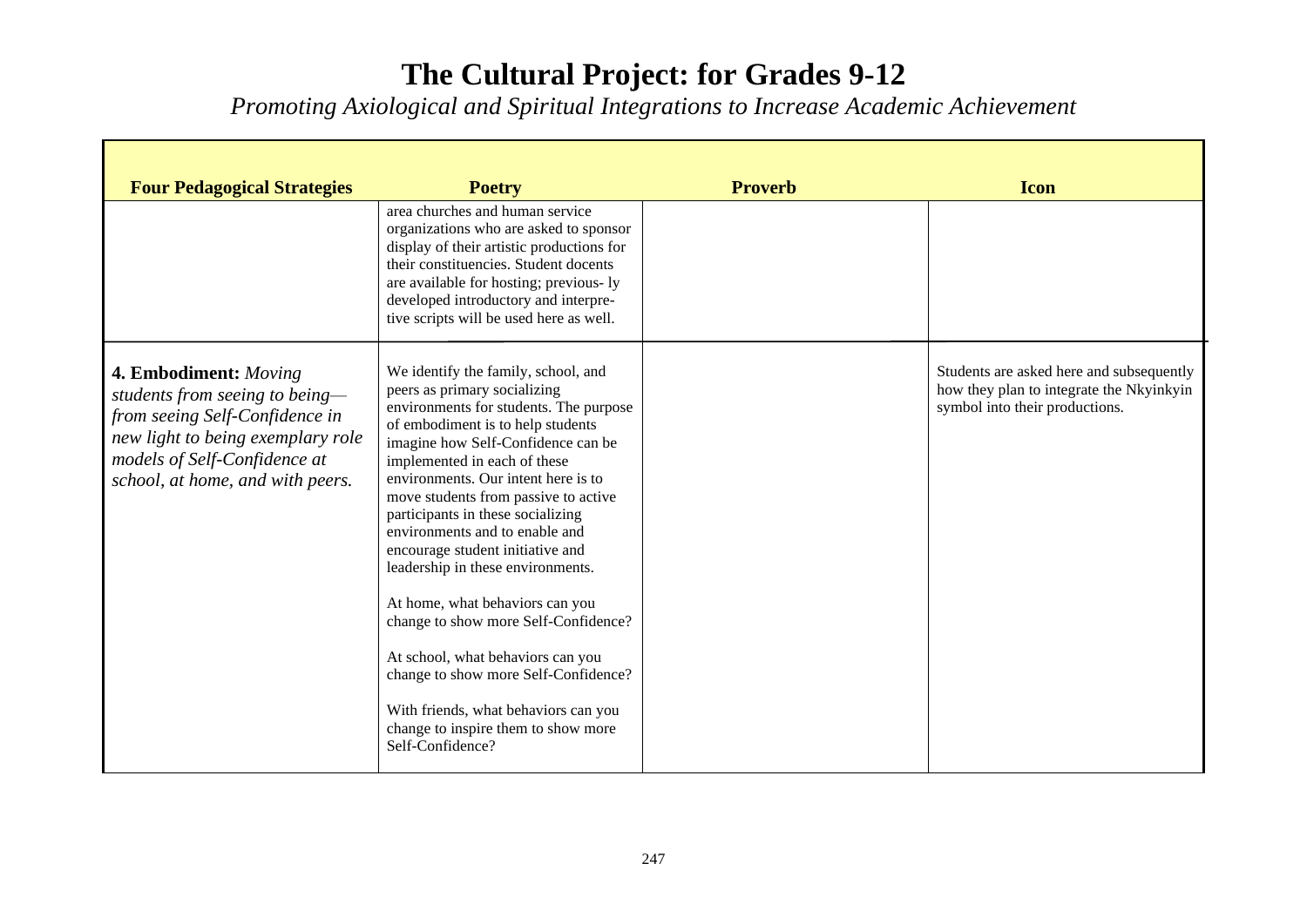*Promoting Axiological and Spiritual Integrations to Increase Academic Achievement*

| <b>Four Pedagogical Strategies</b> | <b>Poetry</b>                                                                                                                                                                                                                                                                                                                                                                                                                  | <b>Proverb</b> | <b>Icon</b> |
|------------------------------------|--------------------------------------------------------------------------------------------------------------------------------------------------------------------------------------------------------------------------------------------------------------------------------------------------------------------------------------------------------------------------------------------------------------------------------|----------------|-------------|
|                                    | Then we attempt to induce self-<br>monitoring behaviors: How will you<br>know whether your Self-Confidence<br>orientation is improving or getting<br>worse at home? At school? With<br>friends? What will you look for?                                                                                                                                                                                                        |                |             |
|                                    | We attempt to stimulate and<br>consolidate intrinsic motivation to<br>improve behaviors associated with<br>Self-Confidence: What poetry might<br>help to encourage you? What cultural<br>sayings? What symbols? Which of<br>your artistic productions?                                                                                                                                                                         |                |             |
|                                    | Finally, we equip students with<br>methods that may prove useful should<br>they run into problems implementing<br>their intentions to promote Self-<br>Confidence with family, at school, or<br>with peers. This system of identifying<br>the problem, defining the problem,<br>exploring alternative solutions to the<br>problem, taking action, and evaluating<br>results will be taught through role<br>playing activities. |                |             |